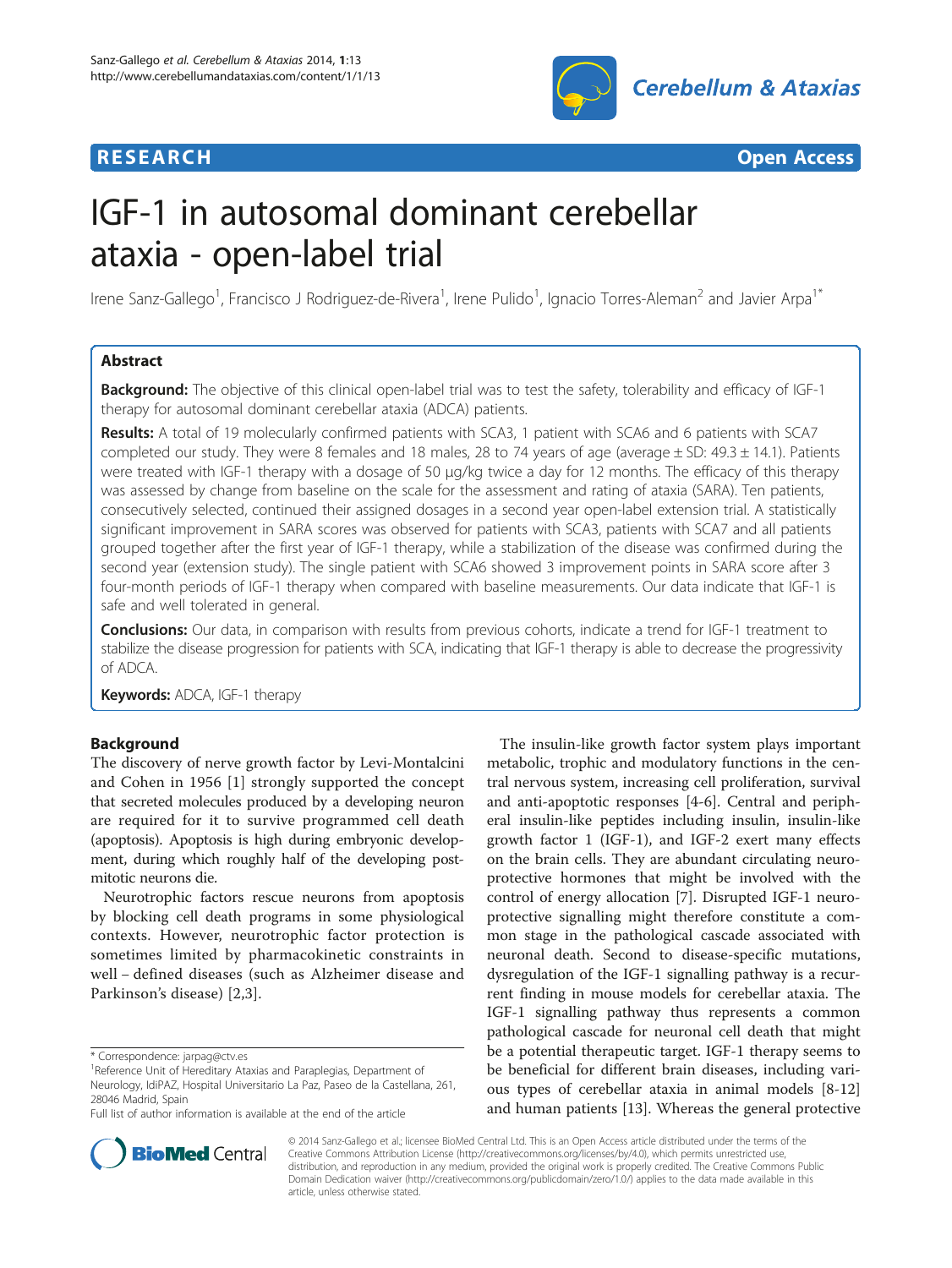actions of IGF-1 in the brain are well documented, the disease-specific actions of IGF-1, if any, are not yet known. There are several neurodegenerative conditions with probable IGF-1 dysfunction [[14\]](#page-8-0). For instance, two spinocerebellar ataxia (SCA) mouse models (for SCA1 and SCA7) showed a down-regulation of insulin-like growth factor binding protein 5 (Igfbp5) transcripts [\[15](#page-8-0)]. Two other ataxic diseases with a different aetiology and pathology, ataxia-telangiectasia and Friedreich's ataxia (FRDA), might also show disturbed IGF-1 function [\[14](#page-8-0)]. Shahrabani-Gargir et al. [[16\]](#page-8-0) showed a significant reduction in basal IGF-1 receptor (IGF-1R) values, together with an impaired IGF-1R response after DNA damage in cells with deficient ataxia-telangiectasia mutated (ATM) function [\[16](#page-8-0)]. FRDA shows excess oxidative stress that provokes genotoxic DNA damage [\[17](#page-8-0)]. IGF-1 exerts cell-context neuroprotection for frataxin deficiency that might be therapeutically effective in FRDA. Both types of ataxia show cumulative DNA damage [\[14\]](#page-8-0).

The Insulin/IGF-1 signaling pathway contributes to cell survival and glucagon like peptide-1(GLP-1) has similar functions and growth like properties as insulin/ IGF-1. Dysfunction of these pathways seems to contribute to the progressive loss of neurons in Alzheimer's disease and Parkinson's disease. These findings have led to numerous studies in preclinical models of neurodegenerative disorders with currently available anti-diabetics [[18](#page-8-0)]. IGF-1 via activation of the serine/threonine kinase Akt/PKB is able to inhibit neuronal death specifically induced by mutant huntingtin containing an expanded polyglutamine (polyQ) stretch [\[19](#page-8-0)]. In transgenic animal models of polyQ disorders, there was also evidence of the involvement of insulin/IGF-1 system (IIS) signalling components. IIS proteins were implicated in the modulation of mutant proteins as well as in the disease phenotype [[20,21\]](#page-8-0). Abnormalities in the IIS signalling pathway are also thought to play a part in the physiopathological processes of various neurodegenerative disorders, including Alzheimer's disease, SCAs and Huntington disease [[4,5](#page-7-0)[,22](#page-8-0),[23\]](#page-8-0).

Our previous small sample clinical trial showed that a subcutaneous dosage of human recombinant IGF-1 of 50 μg/kg twice a day stabilized SCA3 and SCA7 disease progression during the study period [\[13](#page-8-0)]. In this paper we added to the previous series the patients of a second study, with the purpose of evaluating a possible increase of the statistical power.

These findings led to make up of the open-label study described here. The primary aim of this study was to demonstrate the safety and tolerability of IGF-1 therapy for patients with autosomal dominant cerebellar ataxia (ADCA). The secondary objective was to evaluate the efficacy of IGF-1 therapy for the treatment of ADCA.

# Results

## **Patients**

A total of 30 patients, 28 to 74 years of age (average  $\pm$  SD:  $49.3 \pm 14.1$ , were included for this study in the beginning. There were 20 molecularly confirmed patients with SCA3, 2 patient with SCA6 and 8 patients with SCA7. Patients had a baseline SARA score [[24\]](#page-8-0) between 8 and 26.75 (average  $\pm$  SD: 13.2  $\pm$  5.4) (Table [1\)](#page-2-0). Patients were treated with IGF-1 (mecasermin, Increlex<sup>®</sup>; Ipsen-Pharma) therapy with a dosage of 50 μg/kg twice a day for 12 months. The efficacy of this therapy was assessed by change from baseline on the scale for the assessment and rating of ataxia (SARA) and SF-36v2 Health Survey [\[25\]](#page-8-0) (see "[Methods](#page-6-0)" session below). Ten patients, consecutively selected, continued their assigned dosages in a second year open-label extension trial.

### Safety and tolerability

In general, IGF-1 was well tolerated by the patients with ADCA. Vital signs showed no remarkable changes from baseline. A total of 4 patients were unable to complete the study: 1 patient with SCA7 died during the followup because of aspiration pneumonia; 1 patient with SCA3 withdrew voluntarily; 1 patient with SCA7 was withdrawn because of consecutive fracture and fasting hypoglycaemia; and 1 patient with SCA 6 withdrew because a traffic accident. Of the remaining patients, 2 presented common warts, 2 women gradually changed from straight hair to curly hair and 1 woman showed an alteration in the frequency and duration of her menstrual cycle.

### **Efficacy**

26 patients, 8 females and 18 males, completed the study. A significant improvement in SARA scores was observed for all patients and the SCA3 and SCA7 subgroups after the first year of IGF-1 treatment (Figure [1](#page-3-0)). On the Wilcoxon signed ranks test, the SARA score was significantly lower after 1 year of IGF-1 treatment when compared with baseline ( $p < 0.05$ ). The single patient with SCA6 showed 3 improvement points in SARA score after 3 four-month periods of IGF-1 therapy when compared with baseline measurements. The parameters of SARA that more favorably have been influenced (% score reduction average) by the IGF-1 therapy are nose-finger test (−7.75%), heel-chin slide (−7.5%), stance (−5.8%), gait (−4.25%), and finger chase (−3.25%). The parameters that worse respond are fast alternating hand movements (−0.32%), sitting (+0.5%), and speech disturbance (+1.25%).

The annual worsening rate was estimated for this series to be a SARA score of average  $\pm$  SD:  $-1.68 \pm 2.8$ (95% CI: −2.77 to −0.59), whereas the annual worsening rate for the Jacobi *et al.* SCA3 cohort [\[26](#page-8-0)] was estimated to be a SARA score of average  $\pm$  SD: 1.61  $\pm$  0.12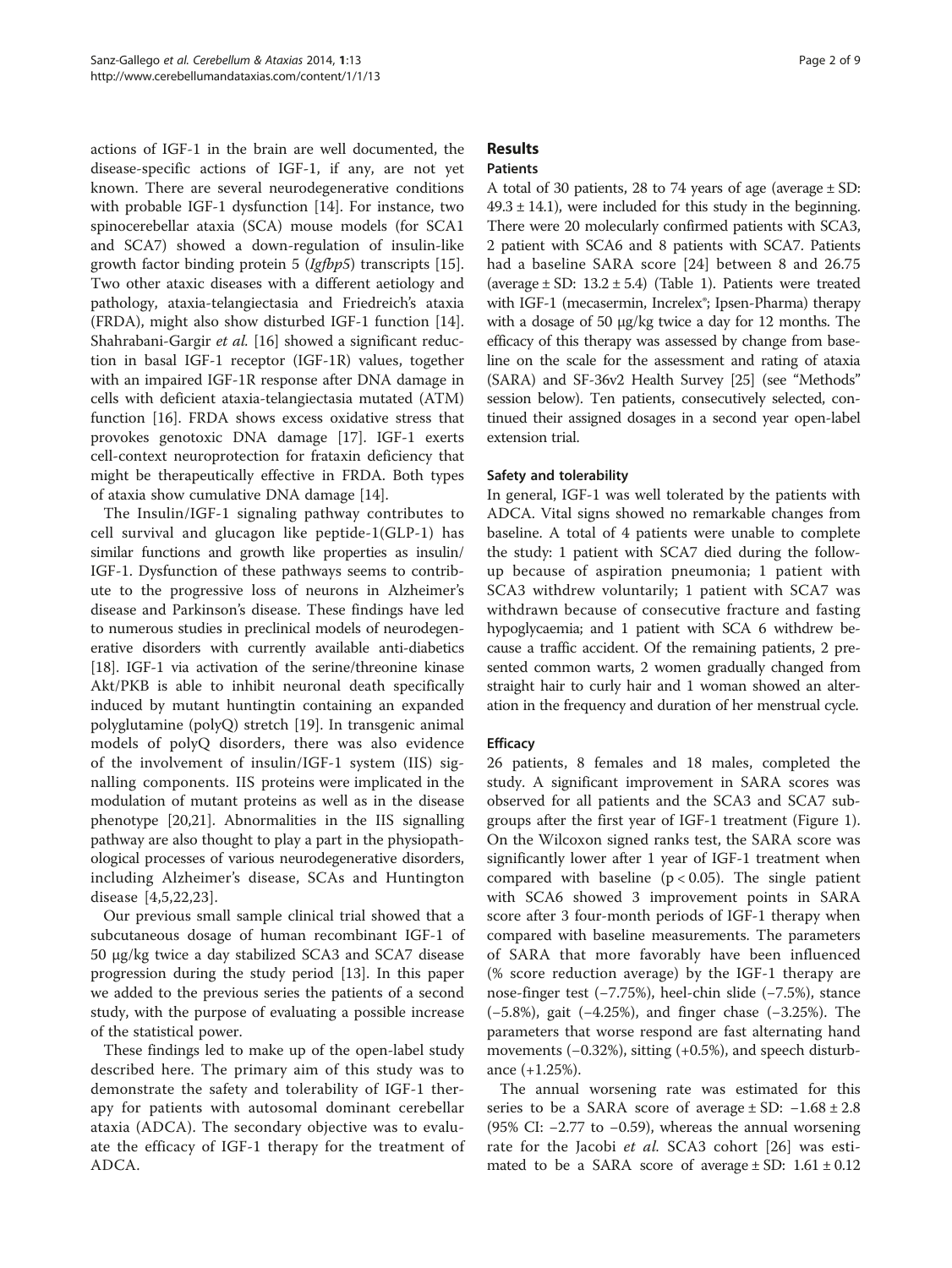<span id="page-2-0"></span>Table 1 Demographic and clinical variables of the 26 study patients

| Patients(N)      | Age (average $\pm$ SD) (rank) | Gender (M/F,%) (N) | Age at onset<br>(average $\pm$ SD) (rank) | Disease duration (years)<br>(average $\pm$ SD) (rank) | <b>Expanded CAG repeats</b><br>(average $\pm$ SD) (rank) | Baseline SARA<br>(average $\pm$ SD) (rank) |
|------------------|-------------------------------|--------------------|-------------------------------------------|-------------------------------------------------------|----------------------------------------------------------|--------------------------------------------|
| <b>SCA3 (19)</b> | $50.32 \pm 13.60$ (28 - 74)   | 68.4/31.6 (13/6)   | $40.53 \pm 12.19$ (20 - 62)               | $9.84 \pm 7.41$ (2 – 30)                              | $47.3 \pm 33.5$ (52 – 75)                                | $11.89 \pm 4.82 (8 - 28)$                  |
| <b>SCA7</b> (6)  | $45.71 \pm 16.86$ (28 – 66)   | 71.4/28.6 (5/2)    | $34.71 \pm 10.87$ (23 - 48)               | $11.00 \pm 6.02$ (4 - 18)                             | $43.3 \pm 24.3$ (34 – 50)                                | $16.19 \pm 6.32 (8 - 27)$                  |
| <b>SCA6 (1)</b>  | 55                            | 100/0              | 48                                        |                                                       | 23                                                       | 14                                         |
| Total (26)       | $49.30 \pm 14.12$ (28-74)     | 70.37/29.63 (19/8) | $39.3 \pm 11.83$ (20 - 62)                | $10.04 \pm 6.92$ (2 – 30)                             | $\qquad \qquad -$                                        | $13.17 \pm 5.38 (8 - 28)$                  |

N number.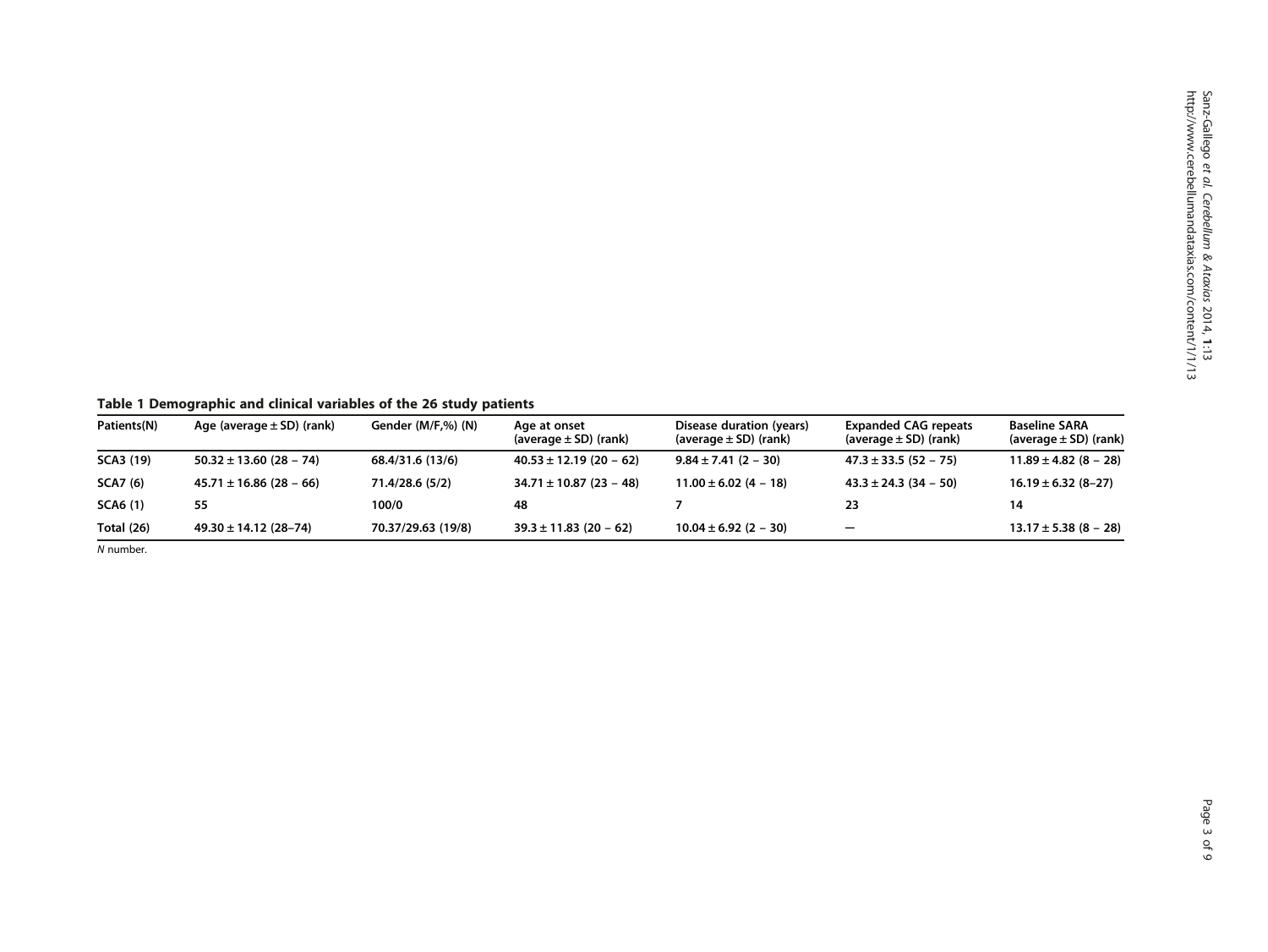20 18

16  $14$  $12$ 

 $10$ 

8

6  $\overline{\mathbf{4}}$  $\overline{2}$  $\mathsf{o}$ 

8

6

 $\overline{4}$  $\overline{\mathbf{c}}$  $\mathsf{o}$ 

<span id="page-3-0"></span>





Figure 1 These charts with mean and standard deviation lines show four-monthly score changes from baseline on the scale for the assessment and rating of ataxia (SARA) during the first year of treatment with IGF-1. A significant improvement in SARA scores was observed for all patients (26) (top), and the SCA3 (19 patients) (middle), and SCA7 (6 patients) (bottom) subgroups after the first year of IGF-1 treatment.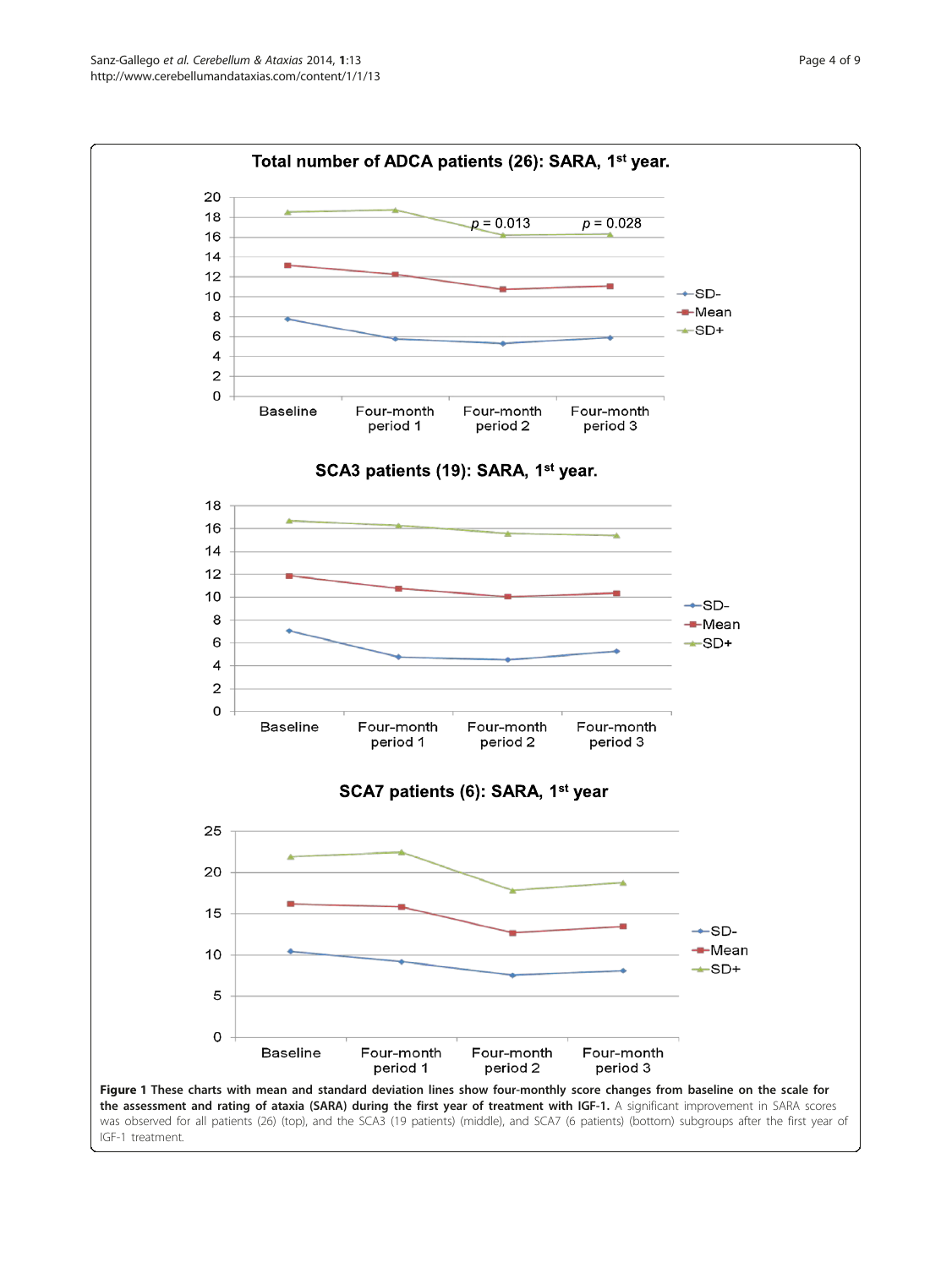(95% CI: 1.59 to 1.63; Table 2), and SCA7 SARA score of average  $\pm$  SD:  $1.5 \pm 0.9$  (95% CI: 0.79 to 2.21) (Table 2). Confidence interval calculated for the measure of treatment effect is not included within the limits of upper and lower bounds of the CI control, which would seem to indicate a decrease in the progression of the disease with IGF-1 therapy. The comparison of our results with those of Jacobi et al. in SCA3 and SCA6 [[18](#page-8-0)], and our own SCA7 SARA score, indicated that our patients with ADCA who receive IGF-1 treatment showed a stabilization of disease progression.

Data from our extension study suggests that IGF-1 treatment might be effective for reducing the progression of SCAs long-term (Figure [2](#page-5-0); Table 2). These results must be interpreted under the limitations of the study design. Although they suggest that IGF-1 has a beneficial effect, full-fledged clinical trials are needed to prove that such an effect exists.

#### SF-36v2

SF-36v2 scales showed that of the 26 patients, 18.5% were dissatisfied, 14.8% had poor satisfaction, 37% had fair satisfaction, and 29.6% showed high satisfaction during the limited study duration.

#### **Discussion**

Exogenous trophic factors (such as glial derived neurotrophic factor and IGF-1) can delay the onset of hereditary Purkinje cell degeneration and gait ataxia in shaker mutant rats. These rats present spatially restricted degeneration of cerebellar Purkinje neurons from adult-onset heredodegeneration [[11](#page-8-0)].

Serum levels of insulin, IGFs and IGF binding proteins (IGFBPs) are altered in human neurodegenerative diseases of various aetiologies, such as Alzheimer's disease, amyotrophic lateral sclerosis, and cerebellar ataxia [\[27\]](#page-8-0).

Two types of late-onset cerebellar ataxias (olivopontocerebellar and idiopathic cerebellar cortical atrophy)

|  |  | Table 2 Annual worsening rate estimated for this series |  |  |  |  |  |
|--|--|---------------------------------------------------------|--|--|--|--|--|
|--|--|---------------------------------------------------------|--|--|--|--|--|

| <b>Patients</b>           |                  | N              | Annual worsening<br>index (average $\pm$ SD) | 95% confidence<br>interval for mean |         |  |
|---------------------------|------------------|----------------|----------------------------------------------|-------------------------------------|---------|--|
| 1 year - baseline SCA3 19 |                  |                | $-1.54 \pm 3.0$                              | $-2.89$                             | $-0.19$ |  |
|                           | SCA7 6           |                | $-2.12 + 2.1$                                | $-3.80$                             | $-0.44$ |  |
|                           | SCA <sub>6</sub> | $\overline{1}$ | $-3$                                         | $-3$                                | $-3$    |  |
| 2 <sup>nd</sup> year      | SCA3             | - 6            | $-0.08 \pm 1.11$                             | $-0.97$                             | 0.81    |  |
| (extension)               | SCA7             | $\overline{4}$ | $0.63 + 1.93$                                | $-1.26$                             | 2.52    |  |
| <b>Control SCA3</b>       |                  | 139            | $1.61 + 0.12$                                | 1.59                                | 1.63    |  |
| <b>Control SCA7</b>       |                  | 7              | $1.5 + 0.9$                                  | 0.79                                | 2.21    |  |
| <b>Control SCA6</b>       |                  | 107            | $0.35 + 0.34$                                | 0.29                                | 0.41    |  |

Comprehensive quantitative account of disease progression was given by Jacobi et al. [\[26\]](#page-8-0). N number.

show low IGF-I levels in the blood but high levels of IGFBP-1 and IGFBP-3 [[28](#page-8-0)].

Both ataxic animals and human patients with ataxia show altered serum IGF-1 levels. The pathological significance of this alteration, however, remains unknown. That said treatment with IGF-I has proven effective for neurotoxic and transgenic animal models of ataxia [[29](#page-8-0)-[31\]](#page-8-0). Mouse models of SCA1 and SCA7 showed a down-regulation of IGFBP-5 transcripts [\[15\]](#page-8-0).

Serum levels of IGFs are also altered in two very different inherited neurodegenerative conditions, ataxiatelangiectasia and Charcot-Marie-Tooth 1A disease. Both types of patients have increased serum IGF-1 and IGFBP-2 levels, and decreased serum IGFBP-1 levels; while only ataxia-telangiectasia patients have high serum insulin levels [[27](#page-8-0)]. Ataxia-telangiectasia and FRDA show cumulative DNA damage and might also show disturbed IGF-1 function [[14](#page-8-0)]. DNA damage is known to reduce IGF-1 activity [[32](#page-8-0)]. Altered serum levels of IGF-1 and IGFBPs have been reported in patients with late onset cerebellar ataxia [[28](#page-8-0)].

IGF-1 normalised frataxin levels in frataxin-deficient neurons and astrocytes through the protein kinase B/mechanistic target of rapamycin signalling pathway. Furthermore, IGF-1 significantly increased levels of frataxin in cardiomyocites from conditional FRDA mouse mutants. These molecular improvements seen with IGF-1 also affect behaviour; for example, IGF-1 normalised motor coordination in the moderately FRDA-like transgenic mice [\[14\]](#page-8-0).

IGF-1 has therapeutic effects for various types of cerebellar ataxias [[13](#page-8-0)], exerting protective actions on mitochondrial function. Beneficial effects were observed with the use of IGF-1 therapy for FRDA patients. Participants in this proof-of-concept trial showed neurological improvement as measured by SARA and SF-36v2 scales. They also showed a decrease in neurological disease progression, together with possibly long-term stability of cardiac function. These data seem to indicate that IGF-1 therapy holds certain neurological and possibly cardiac benefits for patients with FRDA [Sanz-Gallego et al., Cerebellum & Ataxias 2014, 1:10].

IGF-1 treatment has been tested in clinical trials for various disorders [[13,33](#page-8-0)-[36](#page-8-0)] and, with the exception of early clinical studies (that utilised very high doses of IGF-1 inducing transient hypoglycaemia), no significant adverse effects have been reported. In the present series, 1 patient with SCA7 was withdrawn because of consecutive fracture and fasting hypoglycaemia, 2 subjects presented common warts, 2 women gradually changed from straight hair to curly hair, and 1 woman showed an alteration in the frequency and duration of her menstrual cycle. In general, IGF-1 therapy was well tolerated by our patients with ADCA.

We have considered including only patients with SARA score between 8 and 28. So, the subject affection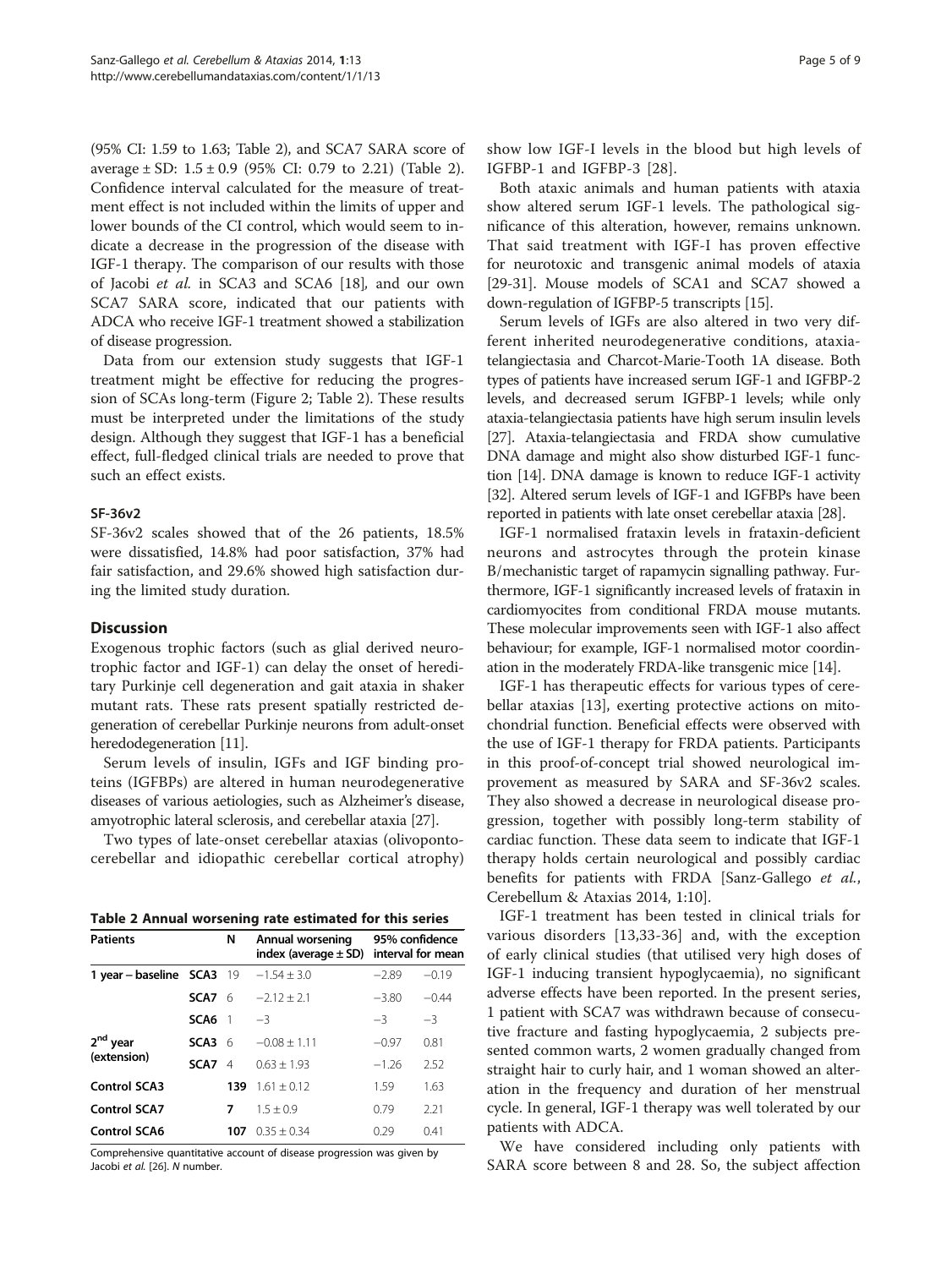<span id="page-5-0"></span>

degree is perceived with clarity and, on the other hand, the patient can be assessed by means all items of the SARA scale (for example, gait and stance).

In the present study, we have included analysis and comparisons with previous data of Jacobi et al. work (26). This study provides a quantitative account of the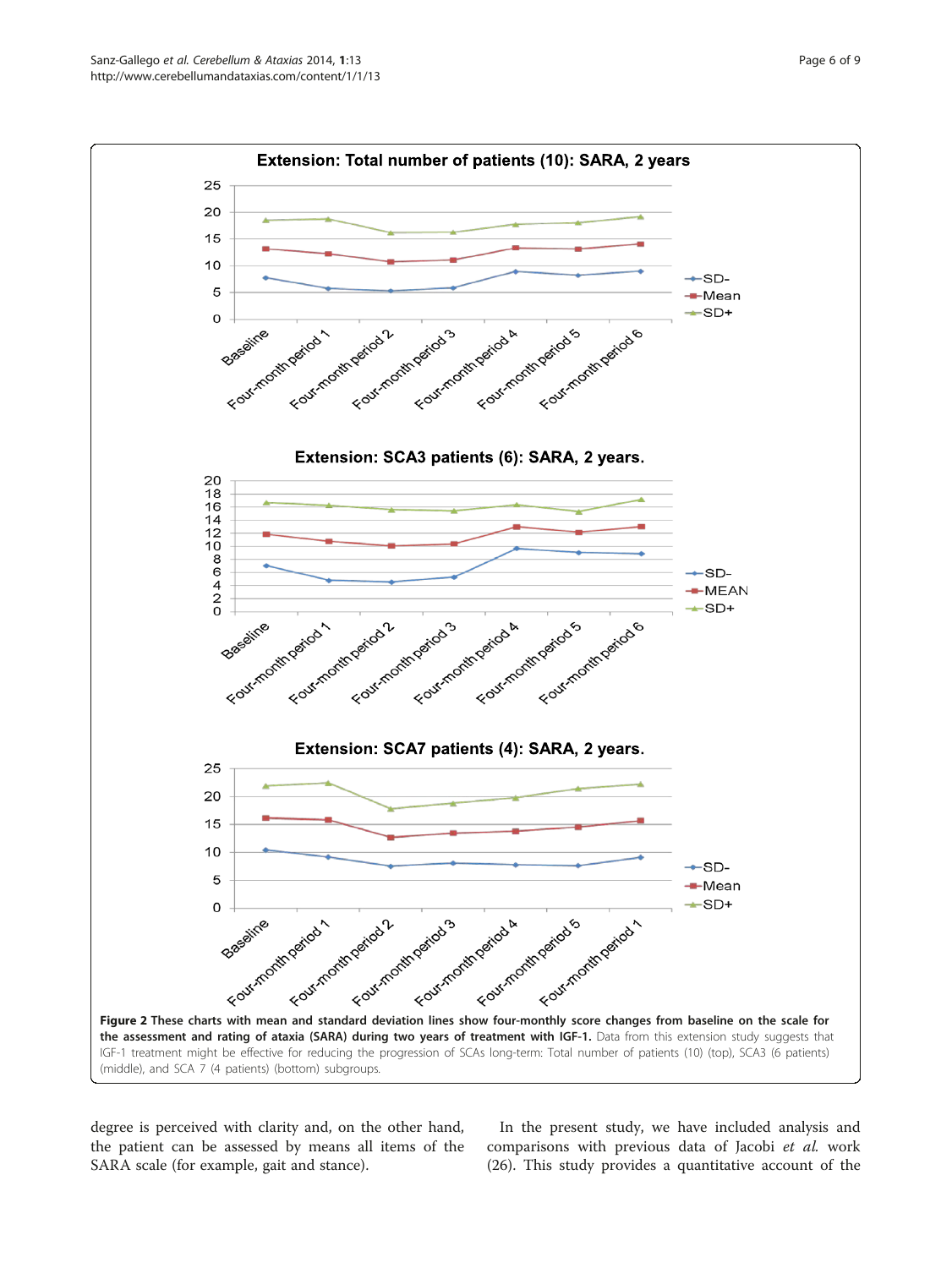<span id="page-6-0"></span>natural history of four common SCAs (SCA1, SCA2, SCA3, and SCA6). It is based on an analysis of the first 2 years of the ongoing EUROSCA natural history study, a multicentric longitudinal cohort study of 526 patients. The advantages of this study are its prospective nature and the use of validated clinical scales (SARA). All patients had moderate disease severity. We consider that our patient's characteristics resemble closely that cohort. The comparison of our results with those of Jacobi et al. in SCA3 and SCA6 [\[26](#page-8-0)], and our own SCA7 SARA score, indicated that our patients with ADCA who receive IGF-1 treatment showed a stabilization of disease progression. Data from our extension study suggests that IGF-1 treatment could be effective for reducing the progression of some SCAs long-term.

There exist limitations of this study. This was an open-label study, with a limited number of valid patients [[11\]](#page-8-0), a probable significant initial placebo effect, and a baseline score variability that influenced each individual's evolution. We did not include placebo group and the number of extension study patients was limited to 10 due to budget restrictions.

# Conclusions

IGF-1 therapy was generally well tolerated by our patients with ADCA. The comparison of our data with that from a previous cohort indicates that IGF-1 treatment for patients with ADCA stabilizes disease development. This observation also suggests that IGF-1 therapy is able to decrease further progression of ADCA.

Further studies with more patients and double-blind placebo-controlled studies are necessary to more definitively assess the effectiveness of IGF-1 therapy. In the future, IGF-1 dosing might be changed from the conventional twice a day to once every 2 weeks by means of IGF-1 microsphere therapy [[37\]](#page-8-0).

# Methods

All participants provided written informed consent to participate in this open-label trial approved by the Institutional Ethical Committee of Clinical Research.

# Study design and end-points

We conducted a 1-year prospective open-label pilot clinical trial for patients with SCA3, SCA6, and SCA7 using 2-daily subcutaneous administrations of recombinant human IGF-1. A total of 27 out of the 30 initially recruited patients were considered valid for this study, and 26 patients completed it. Patients were recruited from the Unit of Hereditary Ataxia and Spastic Paraplegia at Hospital Universitario La Paz (Madrid, Spain). Subjects were required to have a SARA score between 8 and 28. Demographic and clinical variables of the 27 study patients are shown in Table [1](#page-2-0). Baseline clinical characteristics were

recorded including age, gender, height, weight, blood pressure, medical history and medications. Exclusion criteria were as follows: history of malignancy, active renal disease or other systemic illnesses that would make participation unsafe, diabetes mellitus or active major depression, the use of any investigational drugs within the previous 30 days, the inability to comply with requirements of the protocol; pregnancy, breastfeeding or planning to become pregnant during the study period.

The primary outcomes were safety concerns. The secondary outcome was the change at 4, 8 and 12 months in neurological symptoms measured with the scale for the assessment and rating of ataxia (SARA) [[24\]](#page-8-0) compared with the baseline for each type of SCA and SF-36v2 scores [\[25](#page-8-0)]. This change was also evaluated for the composite of all SCAs, as a single group.

Patients who consecutively completed this pilot clinical trial were presented the option to continue IGF-1 therapy in an open-label, single treatment, safety and efficacy, long-term extension study for a period of 1 year. A total of 12 patients, consecutively selected, were enrolled for this extension study, and 10 patients completed it.

# IGF-1 treatment

The intervention consisted of a subcutaneous injection of recombinant human IGF-1 (mecasermin, Increlex®; Ipsen-Pharma). A dose of 0.50 μg/kg body weight of IGF-1 was subcutaneously injected twice daily. This represented the highest tolerated dose in phase I human dose escalation studies, with hepatic toxicity being the dose limiting factor [\[38,39](#page-8-0)].

### Clinical evaluation

Safety assessments included:

- 1. Haematology assessments (consisting of haemoglobin, total and differential white blood cell count, absolute neutrophil count and platelet count) at baseline, every 4 months (±7 days) during the study, and at the end of the study or early termination, whichever came first.
- 2. Blood chemistry assessments (consisting of fasting glucose, alanine aminotransferase, aspartate aminotransferase, and creatinine) at baseline, every 4 months (±7 days), and at the end of the study or early termination, whichever came first.
- 3. Physical examination (including head, eyes, ears, nose, throat, cardiovascular, respiratory, musculoskeletal, dermatological, neurological, lymph nodes, endocrine/ metabolic, gastrointestinal, genitourinary and reproductive examinations) at baseline, and at the end of the study or early termination, whichever came first.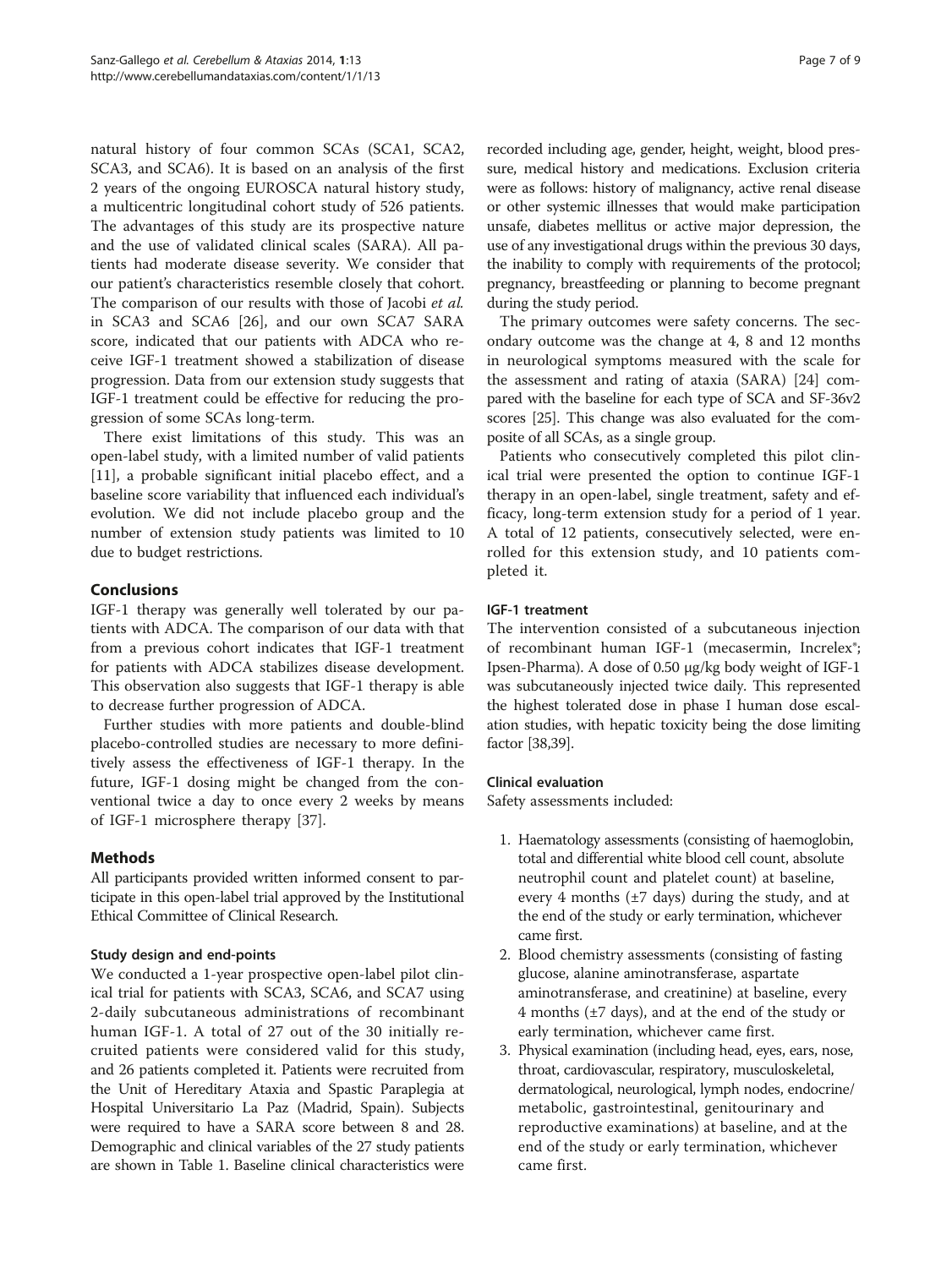- <span id="page-7-0"></span>4. Vital signs (weight, pulse, blood pressure and temperature) at baseline, every 4 months  $(\pm 7 \text{ days})$ and at the end of the study, or early termination, whichever came first.
- 5. Electrocardiogram: at baseline, 12 months  $(\pm 7 \text{ days})$ after start of the study, and at the end of the study or early termination, whichever came first.
- 6. Adverse events and medication(s): subjects were questioned about the occurrence of any adverse events and the use of any medication(s) at baseline, every 4 months ( $\pm$ 7 days) during the study and at the end of the study (or early termination).
- 7. Urine pregnancy tests were performed at baseline, every 4 months  $(\pm 7 \text{ days})$  and at the end of the study (or early termination) for all females of childbearing potential. Contraceptive counselling was also provided for all sexually active females.

#### Efficacy analysis

Periodic functional analyses were conducted with SARA every 4 months  $(\pm 7 \text{ days})$ , and at the end of the study or early termination, whichever came first. Patient satisfaction with IGF-1 therapy was measured using the SF-36v2. This scale is a validated and widely used quality-of-life measurement originating from the Medical Outcomes Study. The survey consists of 36 multiple-choice health-related questions, grouped into eight multi-item domains measuring quality in different aspects of daily life (25). SF-36v2 is included in our Clinical Pathway of Degenerative Ataxias and Spastic Paraplegias.

#### Statistical analysis

Safety analyses were performed on the safety intent-totreat population, which was defined as selected patients who were administered at least one dose of the allocated drugs. Efficacy analyses were performed on the per protocol population, which was defined as those patients who had completed at least one 4-month period in the study and who had no major protocol violations.

For the efficacy assessments, the change from baseline to every 4 months and the end of the study was calculated. Non-parametric Wilcoxon-Mann–Whitney test were used to compare the change from baseline to postbaseline visits for all efficacy parameters. The evolution in time was studied (quarterly) using linear mixedeffects models for the adjustment of correlations caused by repeated measurements made on the same statistical units (longitudinal study). The aim was to determine the quarterly rate of change with a confidence interval (CI) of 95%. In 2011, a study performed on 139 patients with SCA3 reported that the mean SARA 1-year worsening of the cohort was  $1.61 \pm 0.12$  (average  $\pm$  SD) points. In this study, SARA progression in SCA6 (107 patients) was slowest and nonlinear (first year average  $\pm$  SD: 0.35  $\pm$  0.34,

second year:  $1.44 \pm 0.34$  [[26](#page-8-0)]. These data were used for the comparison of our results. In case of SCA7 the annual worsening index matches our own patients' annual worsening index prior to the beginning of the trial, with mean SARA 1-year worsening of the cohort was  $1.5 \pm 0.9$ (average  $\pm$  SD) points.

#### Competing interest

Dr. Ignacio Torres-Aleman declares: IT-A has shares in a company, Igefercia, developing the uses of IGF-1 in neurodegenerative diseases.

#### Authors' contributions

IS-G has evaluated the patients, carried out the acquisition of data, and contributed to both analysis and interpretation of data throughout the whole development of the study. She has elaborated the draft of the manuscript, figures, and tables. FJR-d-R has evaluated the patients throughout the whole development of the study, and carried out acquisition of data. IP has supported the database and she has prepared the data for the statistical analysis. IT-A has carried out the basic research and compiled the necessary references to writing the work. JA has designed the study and requested the funding. He has presented the project to the Ethical Committee, revised the manuscript, given the approval of the version that will be published, and ensured that the questions related to the accuracy or integrity of the work have been appropriately investigated and resolved. All authors read and approved the final manuscript.

#### Acknowledgments

Statistical analyses were conducted by an independent statistician, Rosario Madero, Sc.D. Correction of the English manuscript was performed by Juliette Siegfried, MPH of ServingMed.com. Dr. Arpa has received grant funding from Fondo de Investigación Sanitaria (FIS, G03/056), and the Spanish Ministry of Health (TRA-052).

#### Author details

<sup>1</sup> Reference Unit of Hereditary Ataxias and Paraplegias, Department of Neurology, IdiPAZ, Hospital Universitario La Paz, Paseo de la Castellana, 261, 28046 Madrid, Spain. <sup>2</sup>Neuroendocrinology Laboratory, Functional and Systems Neurobiology Department, Cajal Institute, CSIC, and CIBERNED, Avda Dr. Arce, 37, 28002 Madrid, Spain.

Received: 17 May 2014 Accepted: 12 July 2014 Published: 2 October 2014

#### References

- 1. Levi-Montalcini R, Cohen S: In vitro and in vivo effects of a nerve growthstimulating agent isolated from snake venom. Proc Natl Acad Sci U S A 1956, 42:695–699.
- 2. Schindowski K, Belarbi K, Buée L: Neurotrophic factors in Alzheimer's disease: role of axonal transport. Genes Brain Behav 2008, 7(Suppl 1):43–56.
- 3. Ramaswamy S, Soderstrom KE, Kordower JH: Trophic factors therapy in Parkinson's disease. Prog Brain Res 2009, 175:201-216.
- 4. Schulingkamp R, Pagano T, Hung D, Raffa R: Insulin receptors and insulin action in the brain: review and clinical implications. Neurosci Biobehav Rev 2000, 24:855–872.
- 5. Craft S, Watson GS: Insulin and neurodegenerative disease: shared and specific mechanisms. Lancet Neurol 2004, 3:169–178.
- 6. Aberg ND, Brywe KG, Isgaard J: Aspects of growth hormone and insulinelike growth factor-I related to neuroprotection, regeneration, and functional plasticity in the Adult Brain. Scientific World Journal 2006, 6:53-80.
- 7. Fernandez AM, Torres-Aleman I: The many faces of insulin-like peptide signalling in the brain. Nat Rev Neurosci 2012, 13:225-239.
- Carro E, Trejo JL, Busiguina S, Torres-Aleman I: Circulating insulin-like growth factor I mediates the protective effects of physical exercise against brain insults of different etiology and anatomy. J Neurosci 2001, 21:5678–5684.
- 9. Fernandez AM, de la Vega AG, Torres-Aleman I: Insulin-like growth factor I restores motor coordination in a rat model of cerebellar ataxia. Proc Natl Acad Sci U S A 1998, 95:1253-1258.
- 10. Nahm SS, Frank TC, Browning MD, Sepulvado JM, Hiney JK, Abbott LC: Insulin-like growth factor-I improves cerebellar dysfunction but does not